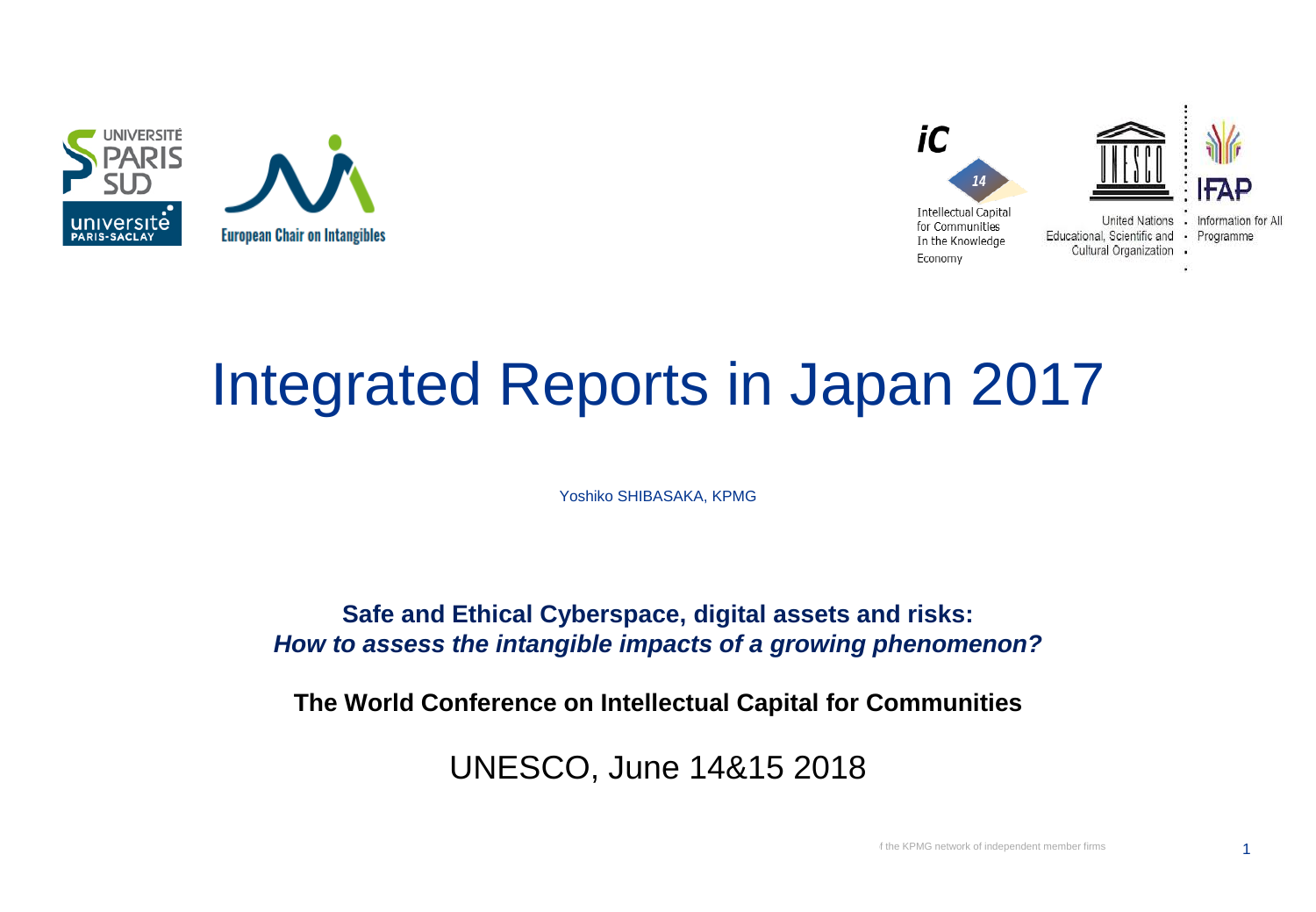

# Integrated Reports in Japan 2017

### Yoshiko SHIBASAKA

KPMG Japan Integrated Reporting/Corporate Governance CoE June 15, 2018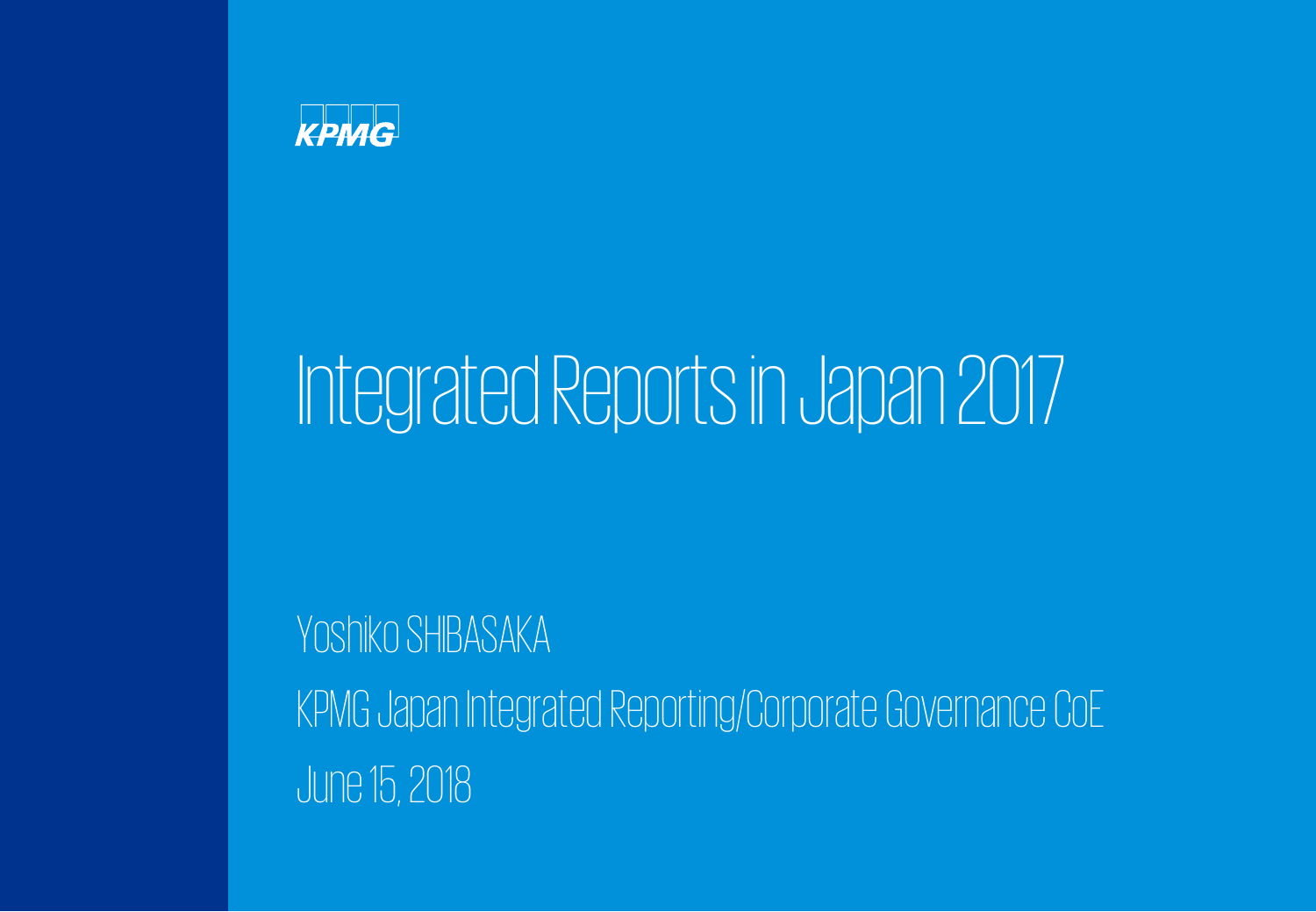### **Contents**

|                 |                                  | Page |
|-----------------|----------------------------------|------|
| $\lceil \rceil$ | Movements in Japan - an overview |      |
| $\Box$          | <b>Basic Information</b>         |      |
| N               | Our Recommendations              |      |
| IИ              | Next step                        |      |

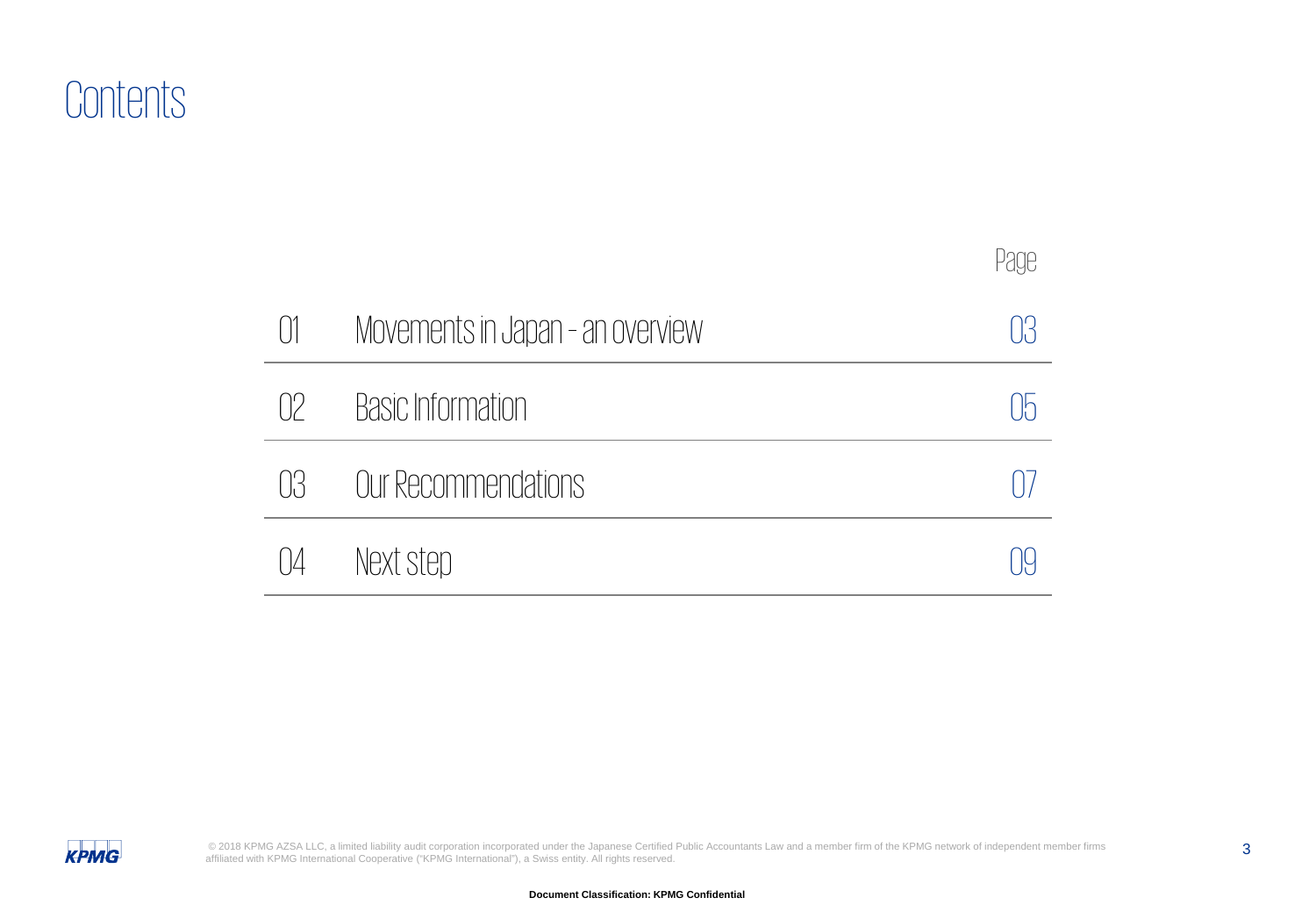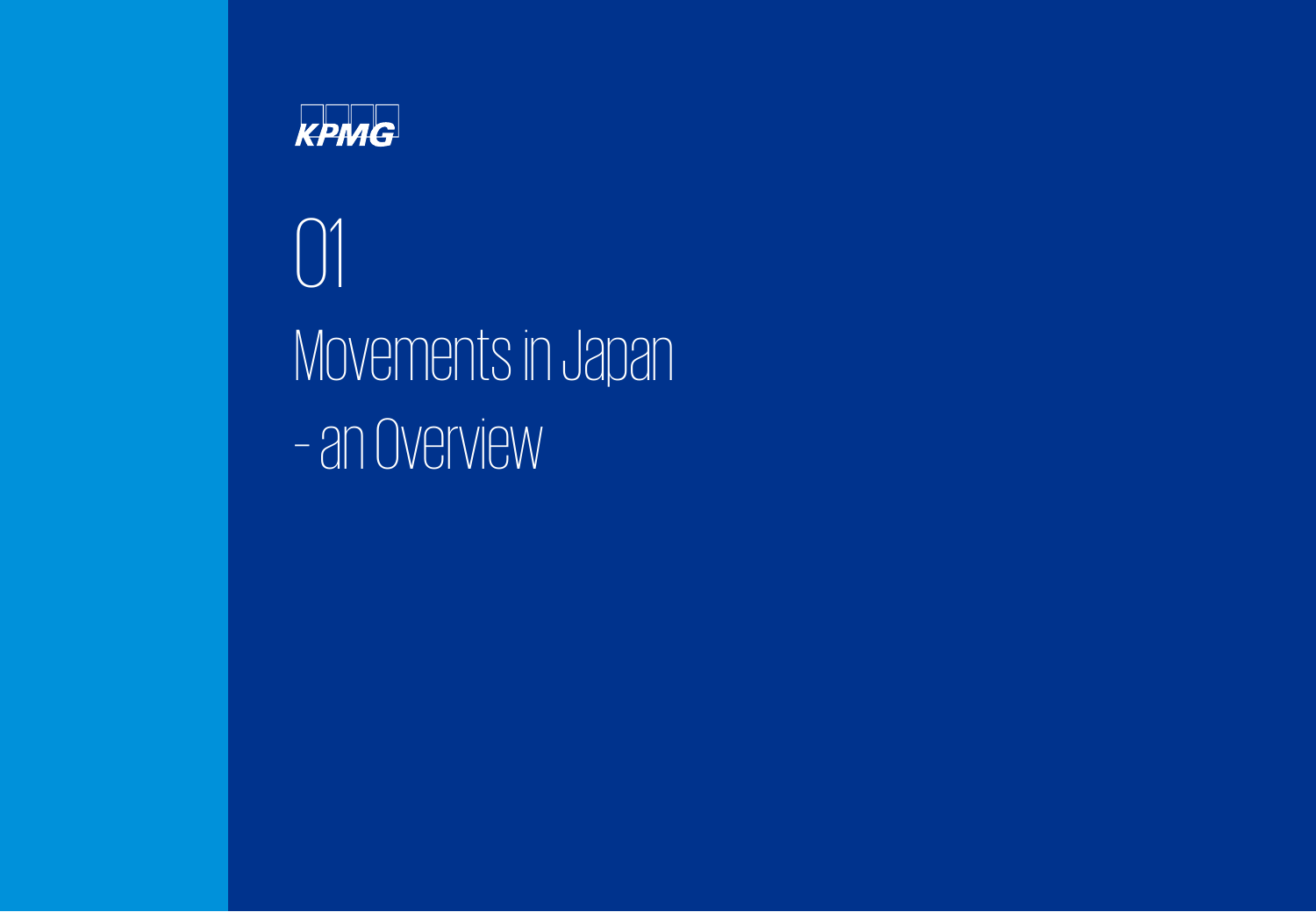## Overall Optimization of the "Investment Chain"





© 2018 KPMG AZSA16LISPM@nAZ8AiabilityauinitedniaabitityauntibopopataniamideodheodheeseeCtrititapRnebie SecifiliahRnebie decitiiliankanoulatamenbawfamdda therKBMGrmet/vithe KRMGpanderk member firms **6**<br>affiliated with KPMGh affiliated with KPMGh**utepenatientah©odgeerätine #ffKRM&il lniterKaRMGall")teanSatiossaeQitgpAllatight#KBMGeldternational"), a Swiss entity. All rights reserved.**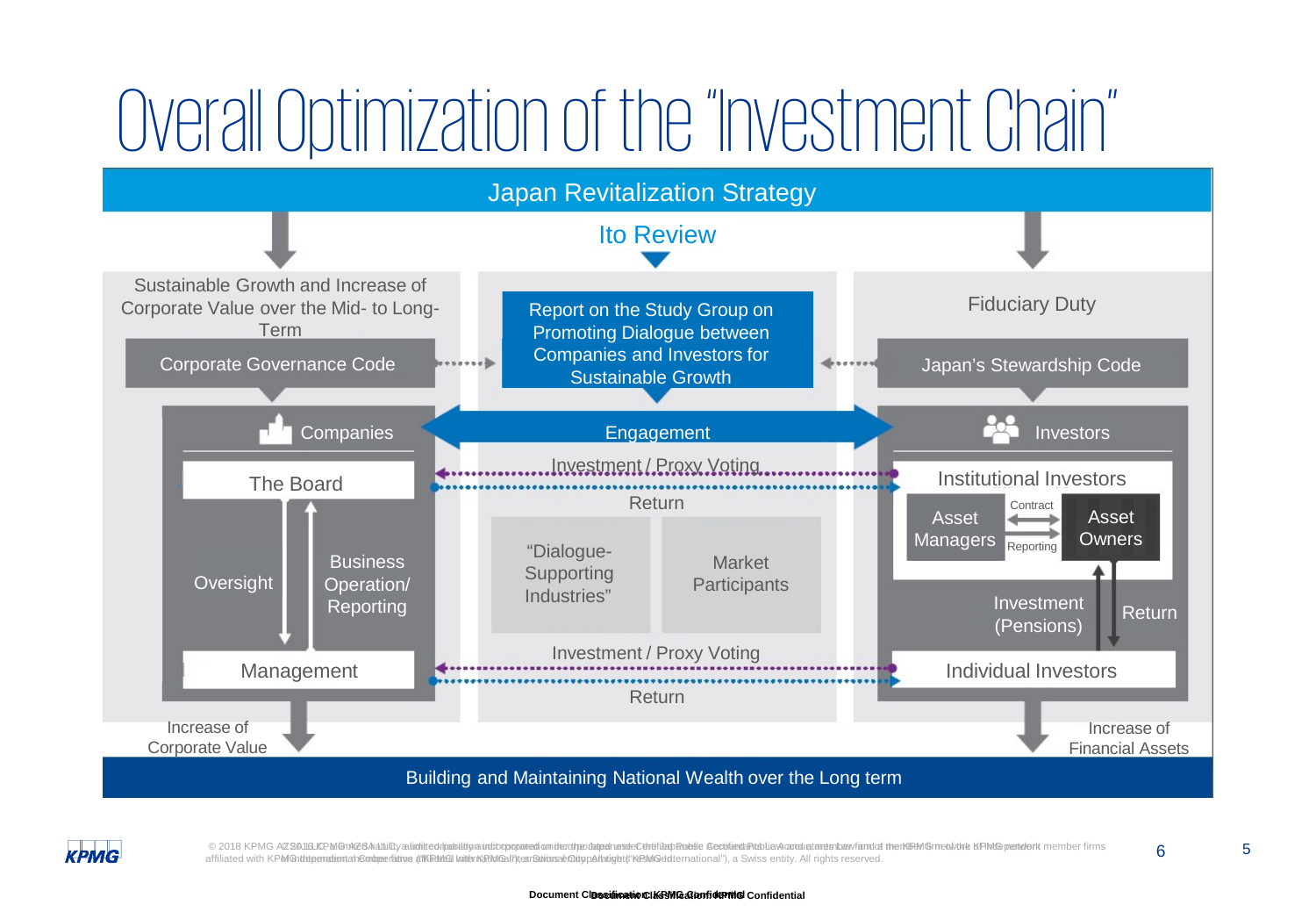## Current Issues to Corporate Disclosures

- □ To furnish necessary information to investors adequately, accurately, clearly and in a timely manner.
- **□** To promote dialogue between companies and investors

| <b>Enhancing financial and narrative (non-</b><br>financial) information                                    | Providing corporate governance<br>information for constructive dialogues                                                                                                             |  |
|-------------------------------------------------------------------------------------------------------------|--------------------------------------------------------------------------------------------------------------------------------------------------------------------------------------|--|
| For providing investors with more insights regarding<br>long-term vision, trends, and analysis of companies | How to enrich governance-related information,<br>including cross-share holdings and executive<br>remuneration, to promote constructive dialogues<br>between investors and companies. |  |
| Assuring reliability and timeliness of<br>information                                                       | <b>Others</b>                                                                                                                                                                        |  |
| What information should be included in order to<br>enhance reliability and timeliness of disclosure         | Accessibility of XBRL data, English translation etc.                                                                                                                                 |  |

#### Source: Japan FSA

**KPMG** 

© 2018 KPMG AZSA LLC, a limited liability audit corporation incorporated under the Japanese Certified Public Accountants Law and a member firm of the KPMG network of independent member firms 6 affiliated with KPMG International Cooperative ("KPMG International"), a Swiss entity. All rights reserved.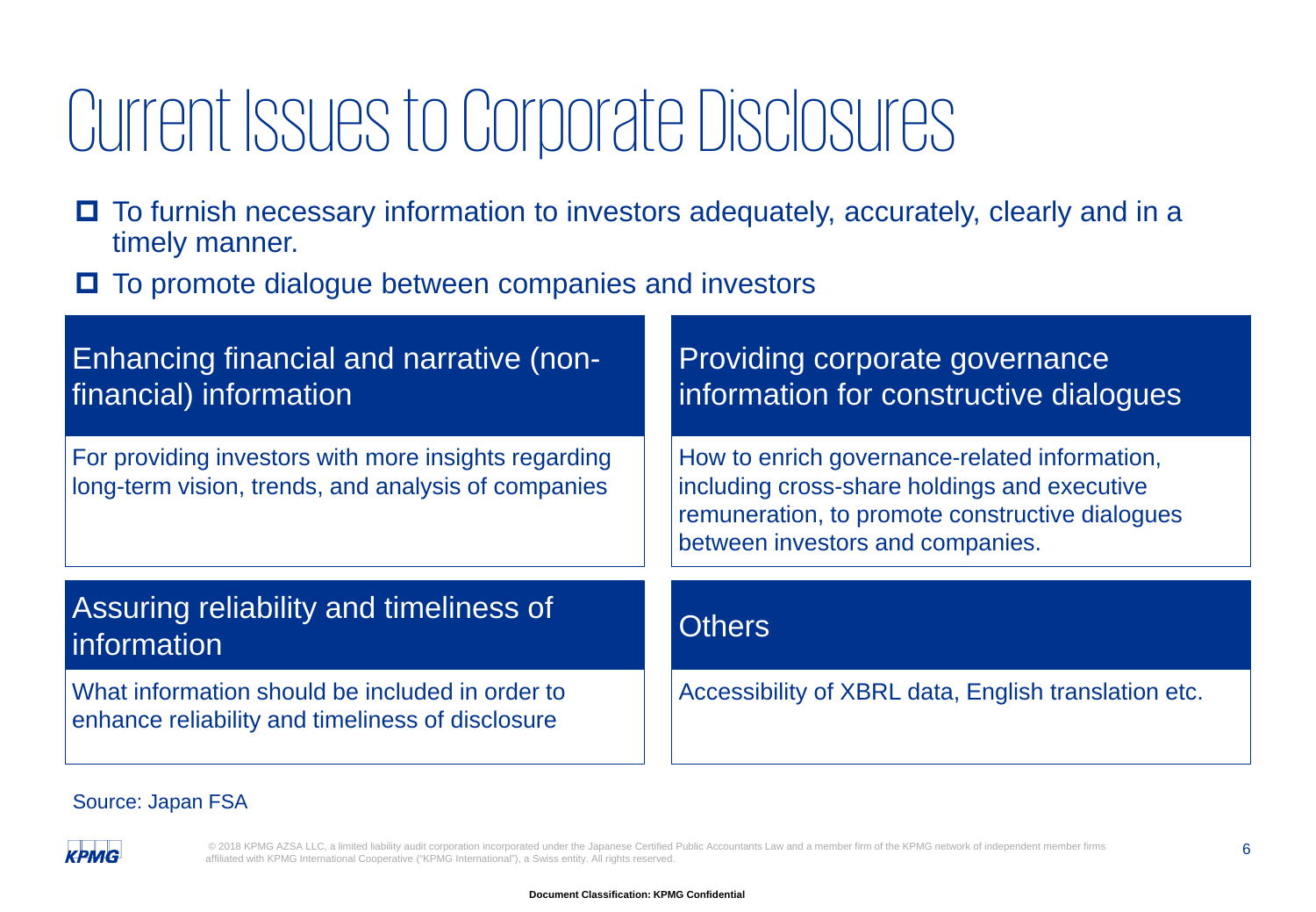

02 Basic Information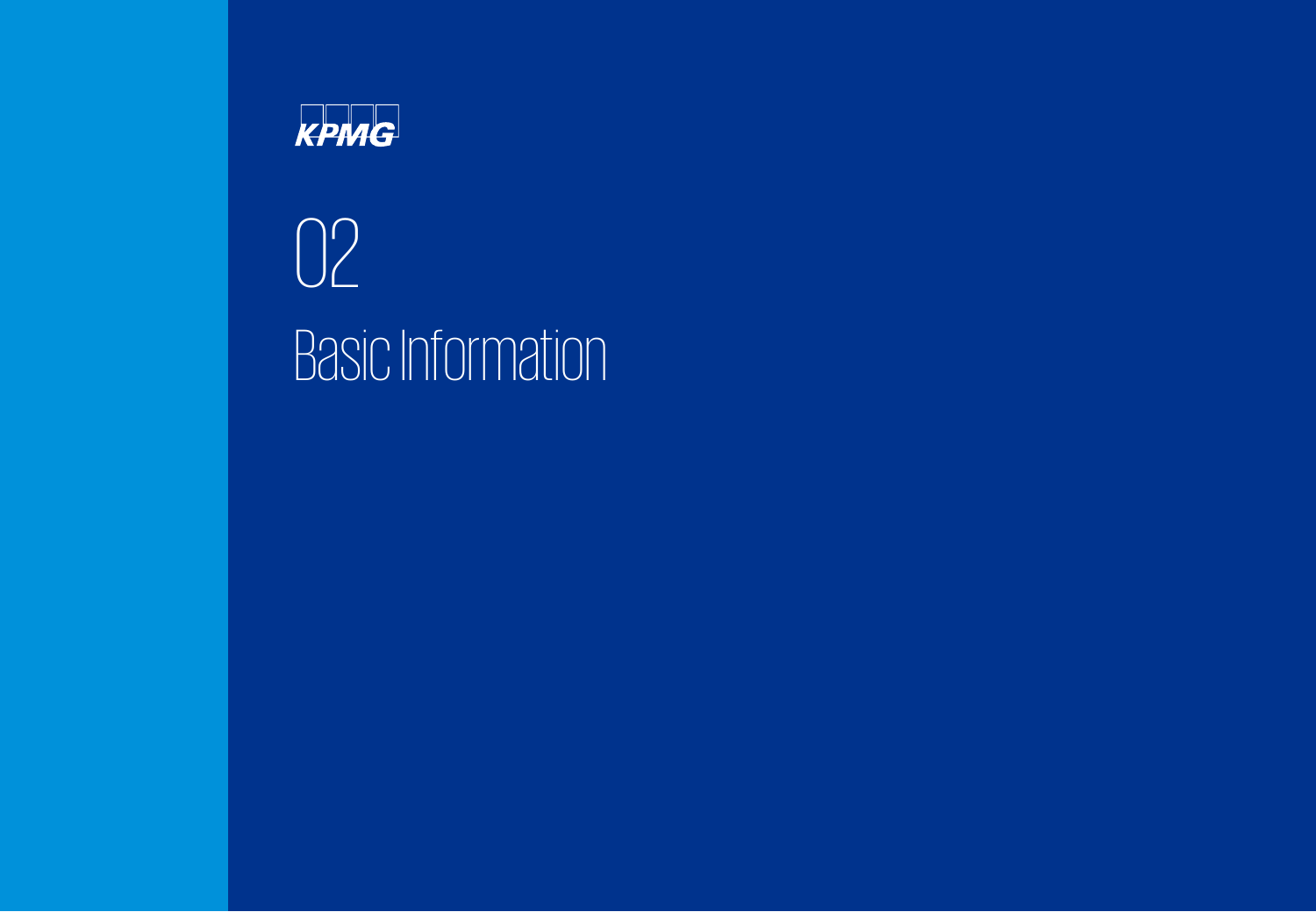## Basic information

#### **Number of Japanese companies issuing Self-Declared Integrated Reports**



#### **Revenue of issuing companies**

**KPMG** 



- $\checkmark$  Major companies have issued the integrated report.
- $\checkmark$  Increased involvement of the corporate planning department.

#### **Percentage in total market capitalization**



 $n=657$  trillion (2,068 companies listed on the First Section of the TSE)



#### **Departments in charge of issuing integrated reports**

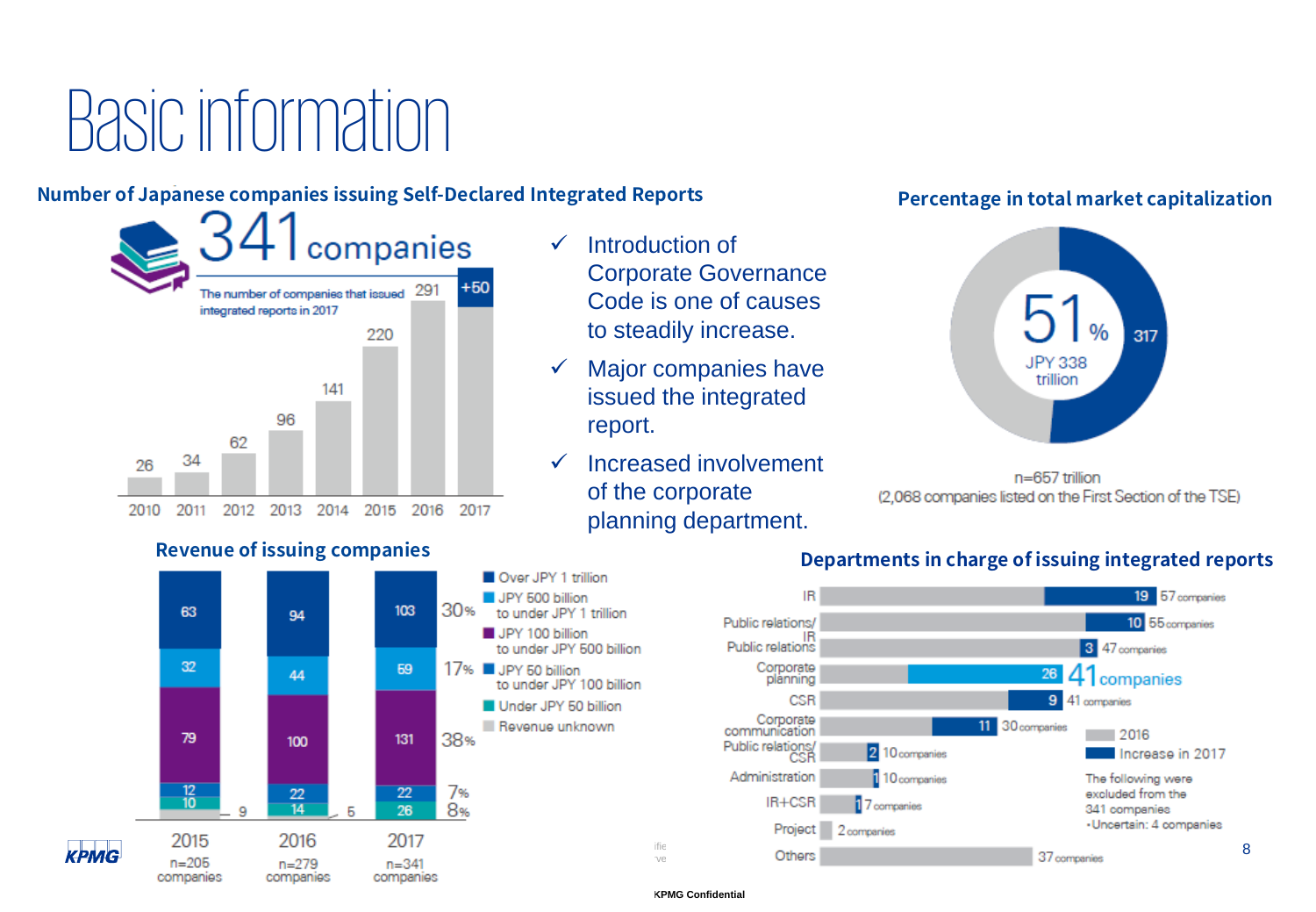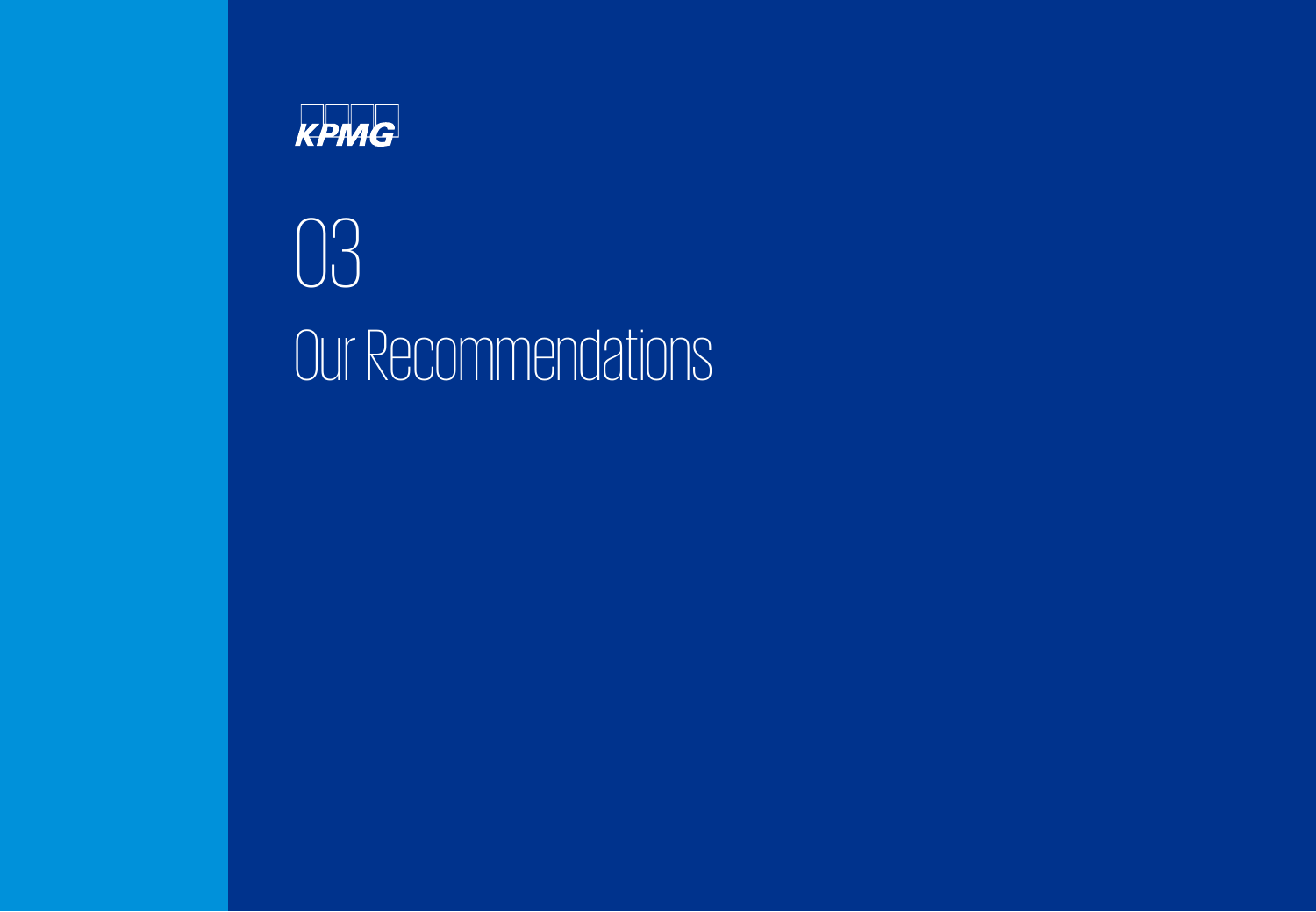### Three recommendations- for communicating more robust value creation story

Explain the financial strategy to make the value creation story credible **"Communicate a more robust value creation story with the financial strategy"**

Present and explain the material matters being considered in management decisions decisions **"Present the issues the company sees as material to its medium- to long-term value creation"**

 $\alpha_{\rm cl}$  Identify and present the non-financial elements related to medium- to long-<br> $\beta$  term value creation term value creation

**"Present non-financial indicators relevant to the value creation story to deepen reader understanding"**



© 2018 KPMG AZSA LLC, a limited liability audit corporation incorporated under the Japanese Certified Public Accountants Law and a member firm of the KPMG network of independent member firms (10 affiliated with KPMG International Cooperative ("KPMG International"), a Swiss entity. All rights reserved.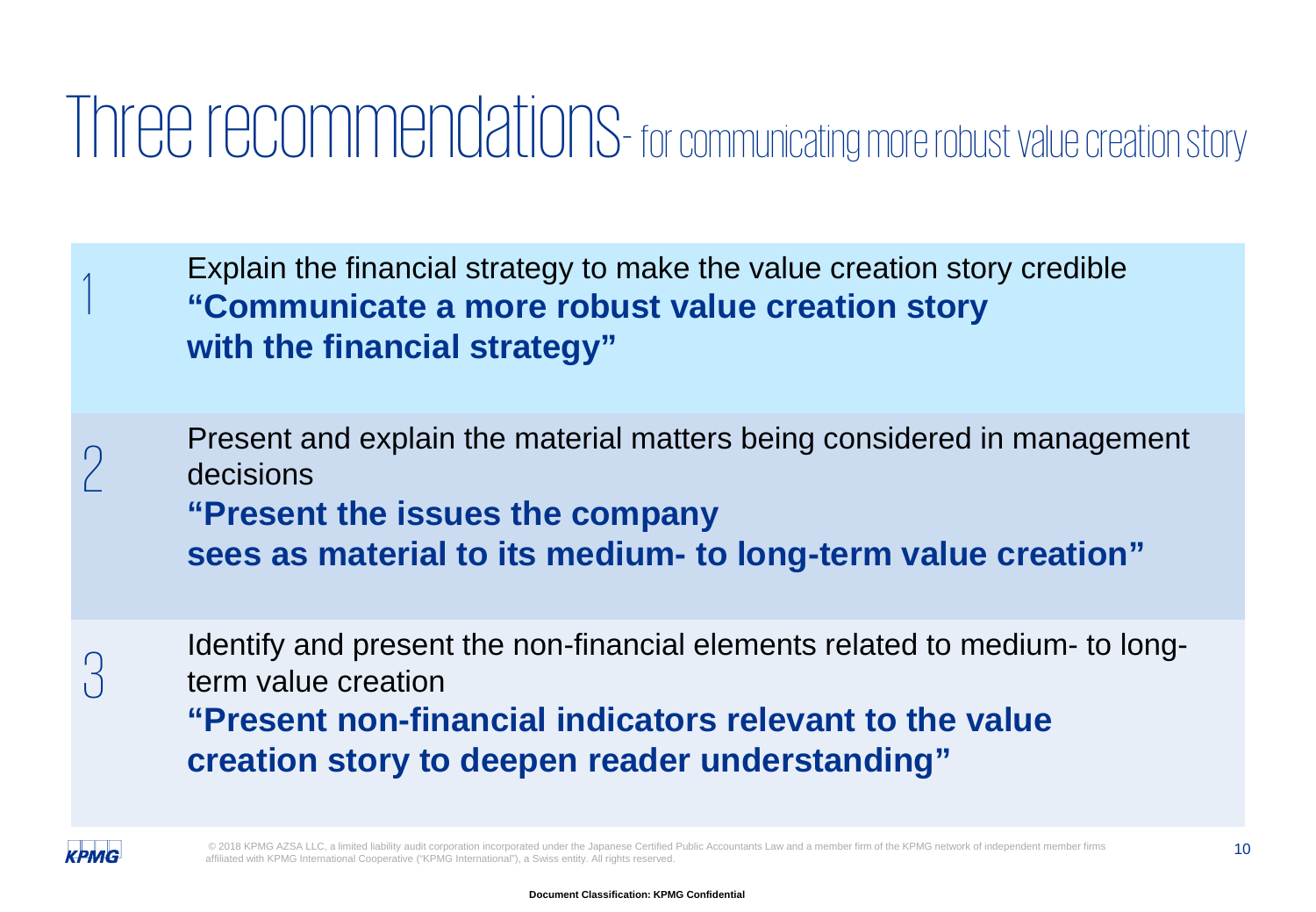# Communicate a more robust value creation story with the

### financial strategy



**КРМG** 

© 2018 KPMG AZSA LLC, a limited liability audit corporation incorporated under the Japanese Certified Public Accountants Law and a member firm of the KPMG network of independent member firms 11 affiliated with KPMG International Cooperative ("KPMG International"), a Swiss entity. All rights reserved.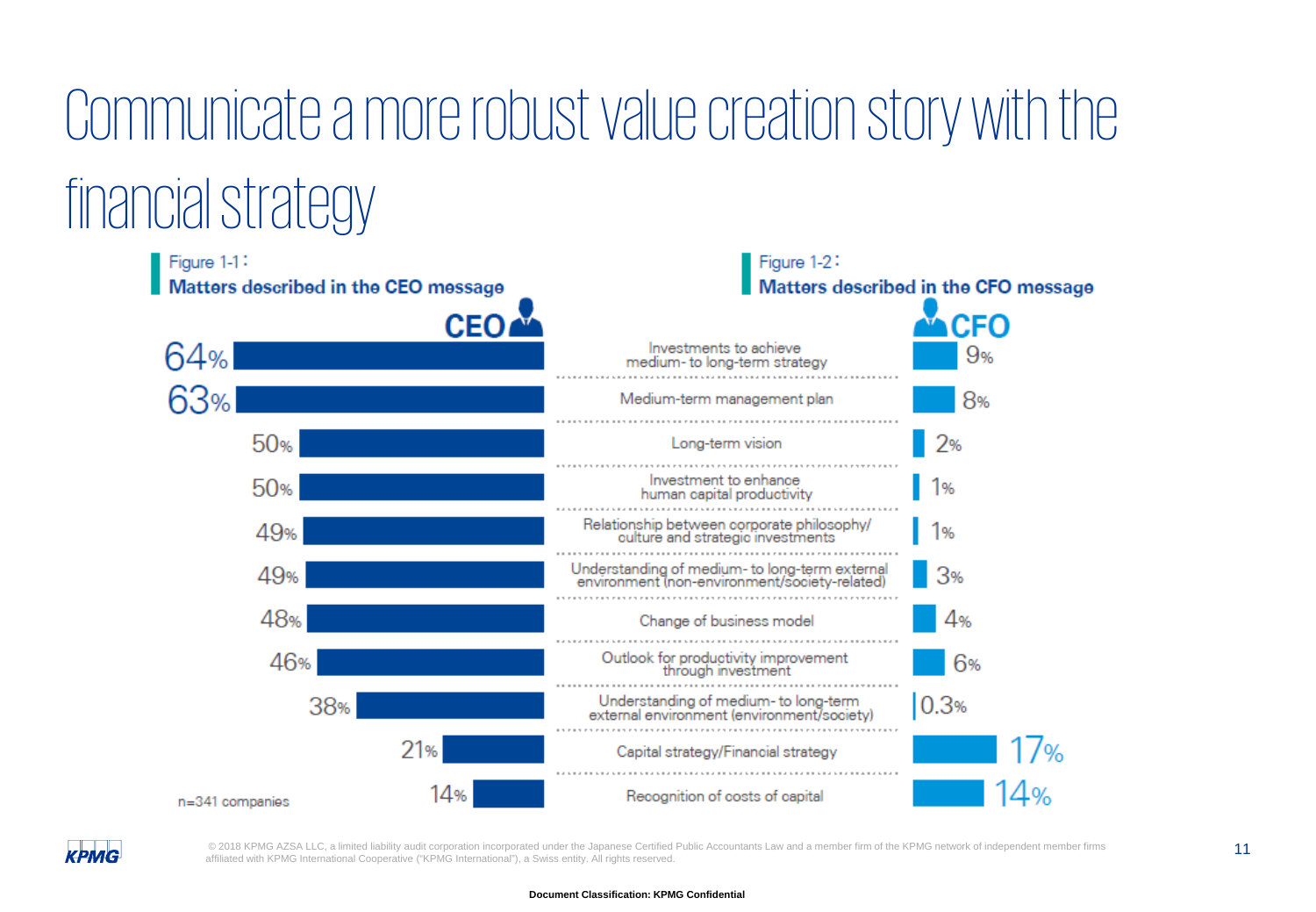### Present the issues the company sees as material to its medium- to long-term value creation

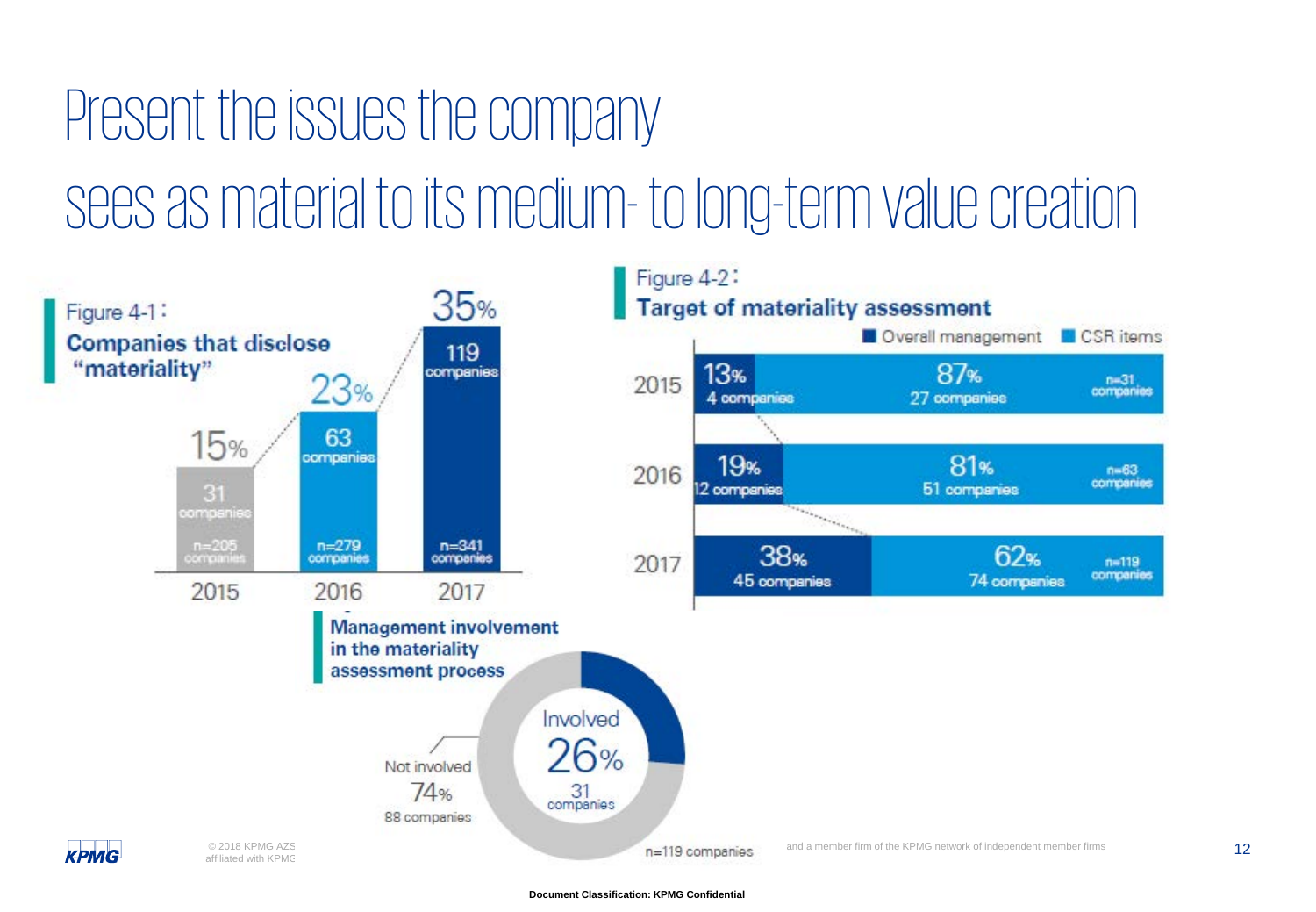## Present the issues the company sees as material to its medium- to long-term value creation

| Figure 5-3;<br>Gap between integrated reports and<br>risk recognition of CEOs in Japan |                 |                                                                   |  |  |
|----------------------------------------------------------------------------------------|-----------------|-------------------------------------------------------------------|--|--|
| KPMG Japan<br>Survey of Integrated<br>Reports in Japan 2017                            | Risk<br>weight  | <b>KPMG Global</b><br>CEO Survey 2017 (Japan)<br>Partial revision |  |  |
| Operational risk                                                                       | 1st             | Reputational/brand risk                                           |  |  |
| Regulatory risk                                                                        | 2 <sub>nd</sub> | Emerging technology risk                                          |  |  |
| Cyber security risk                                                                    | 3rd             | Cyber security risk                                               |  |  |
| Geopolitical risk                                                                      | 4th             | Regulatory risk                                                   |  |  |
| Environmental risk                                                                     | 5th             | Strategic risk                                                    |  |  |
| Changing customer needs                                                                | 6th             | Geopolitical risk                                                 |  |  |
| Supply chain risk                                                                      | 7th             | Operational risk                                                  |  |  |
| Interest rate risk                                                                     | 8th             | Changing customer needs                                           |  |  |
| Human capital risk                                                                     | 9th             | Environmental risk                                                |  |  |
| Third-party risk                                                                       | 10th            | Supply chain risk                                                 |  |  |
| n=271 companies                                                                        |                 | n=100 companies                                                   |  |  |

© 2018 KPMG AZSA LLC, a limited liability aud<br>affiliated with KPMG International Cooperative ("KPMG International"), a Swiss entity. All rights reserved.

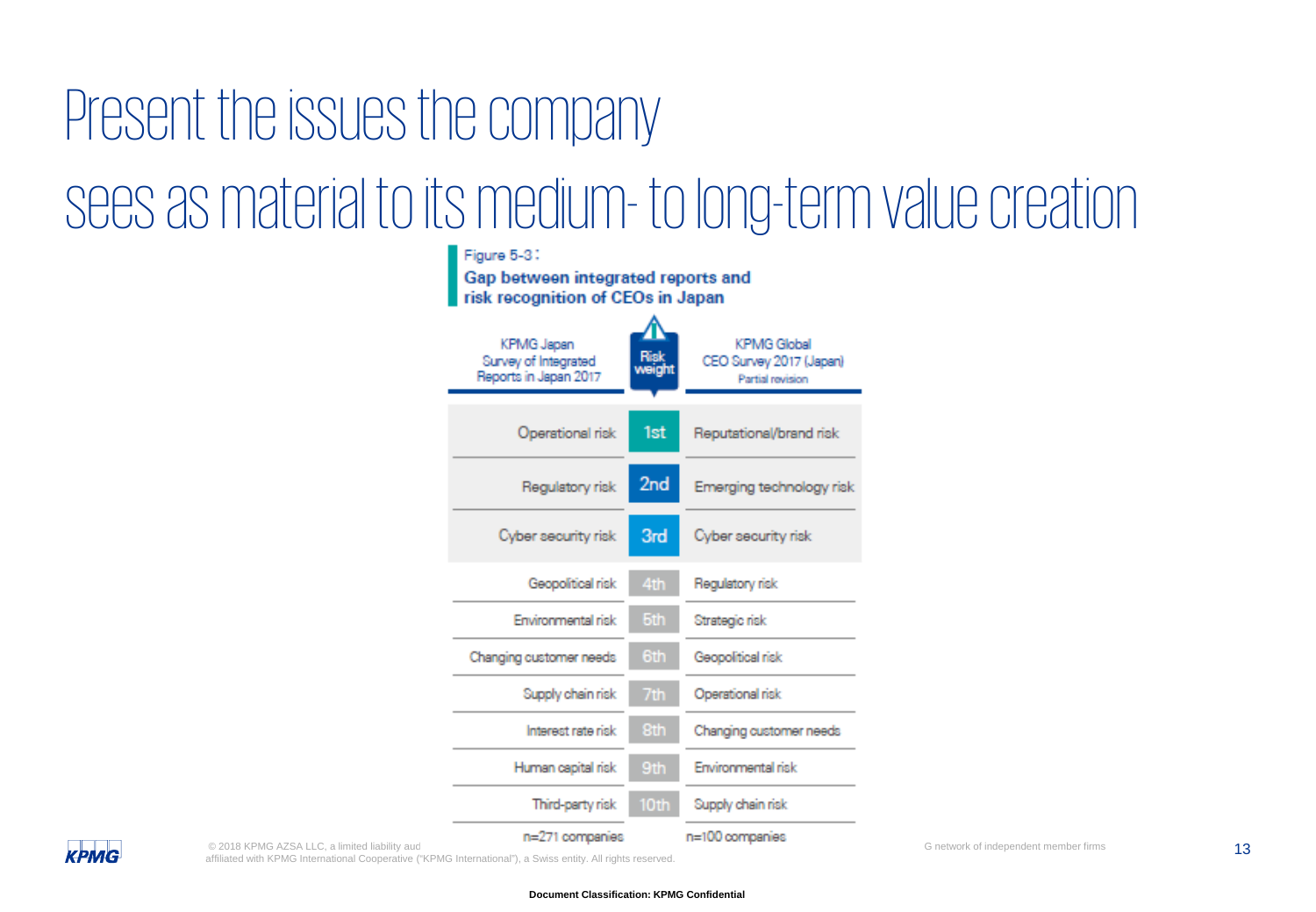Present non-financial indicators relevant to the value creation story to deepen reader understanding





© 2018 KPMG AZSA LLC, a limited liability audit corporation incorporated under the Japanese Certified Public Accountants Law and a member firm of the KPMG network of independent member firms 14 affiliated with KPMG International Cooperative ("KPMG International"), a Swiss entity. All rights reserved.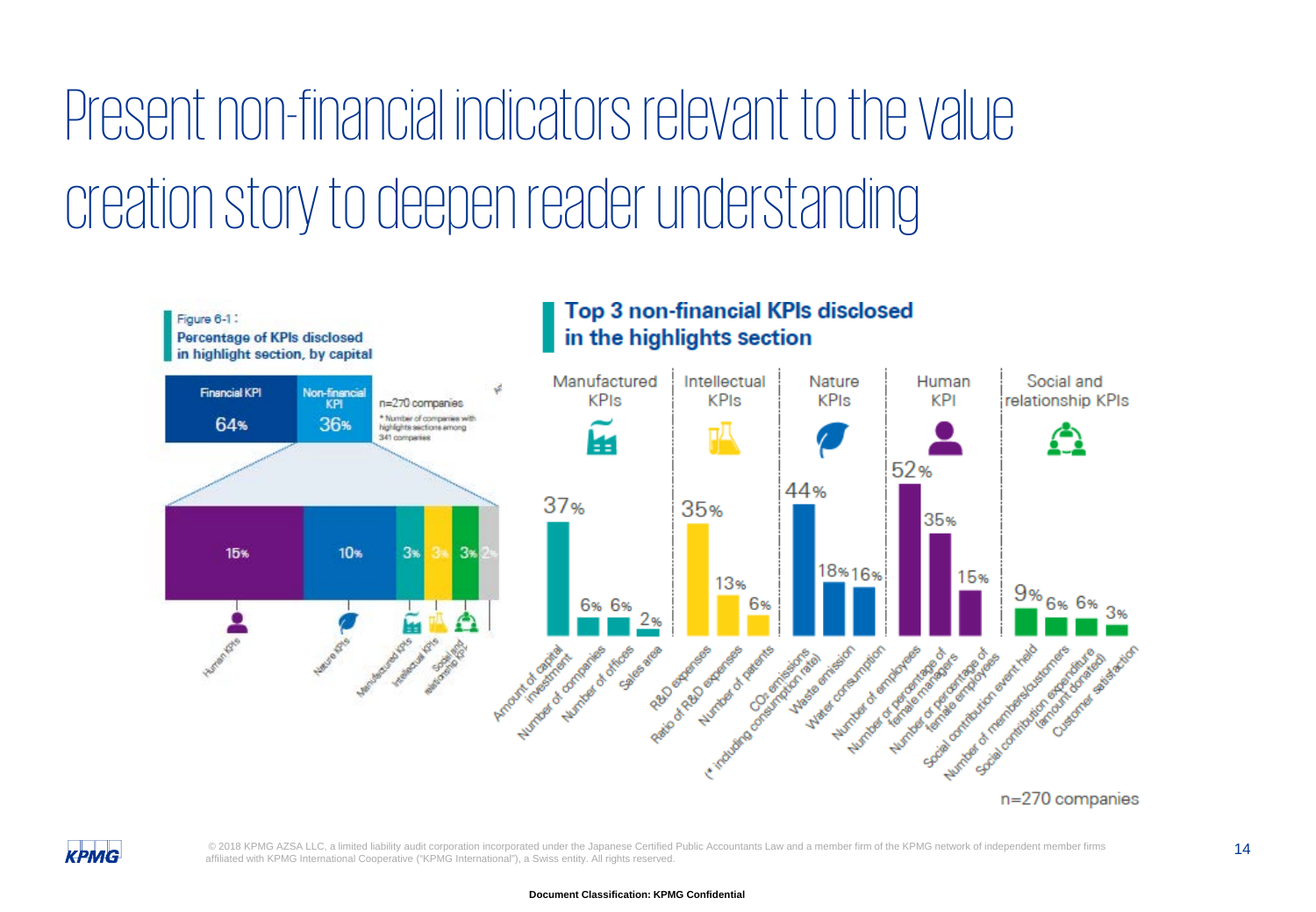### Present non-financial indicators relevant to the value creation story to deepen reader understanding





© 2018 KPMG AZSA LLC, a limited liability audit corporation incorporated under the Japanese Certified Public Accountants Law and a member firm of the KPMG network of independent member firms 15 affiliated with KPMG International Cooperative ("KPMG International"), a Swiss entity. All rights reserved.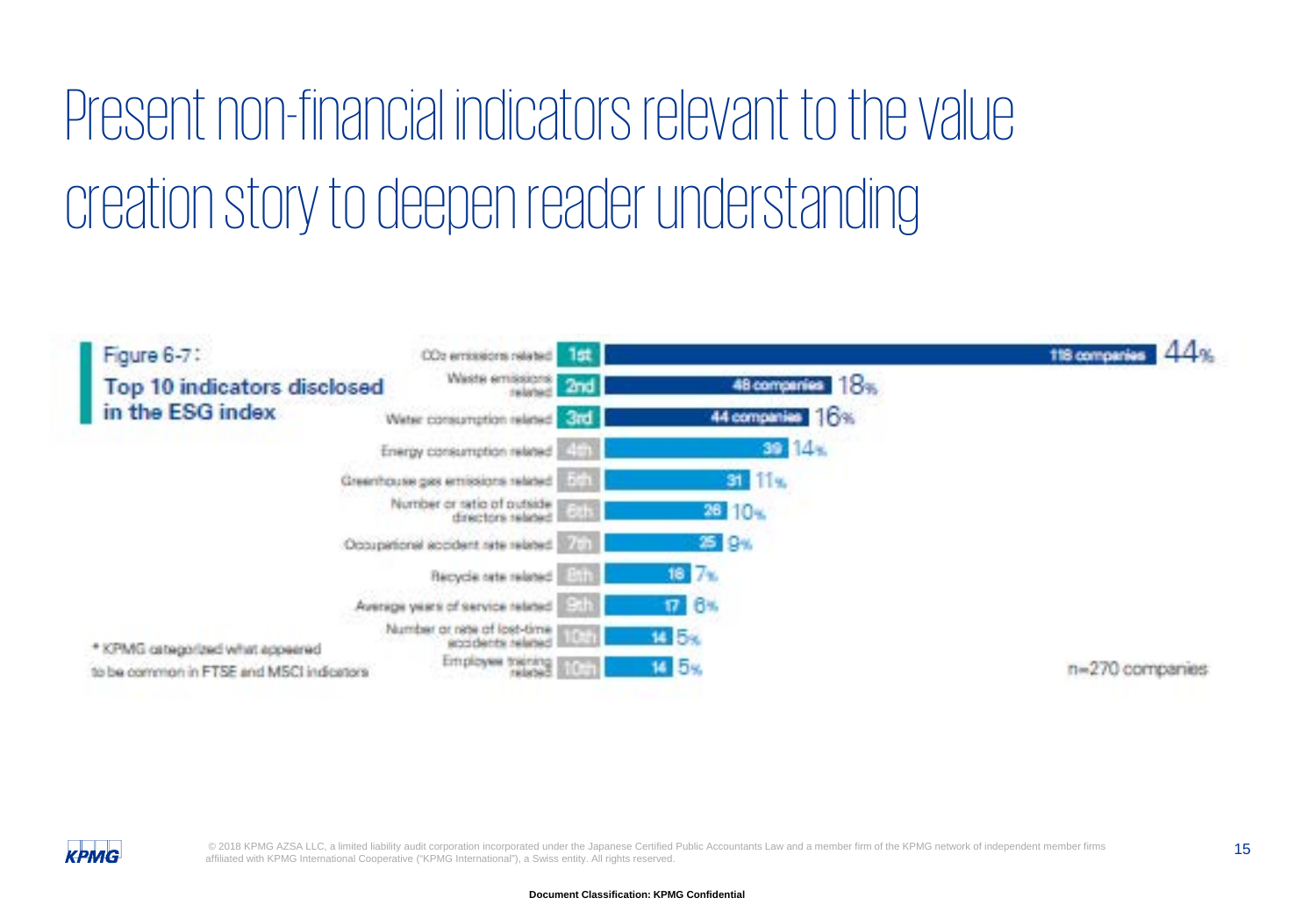

04 Next Step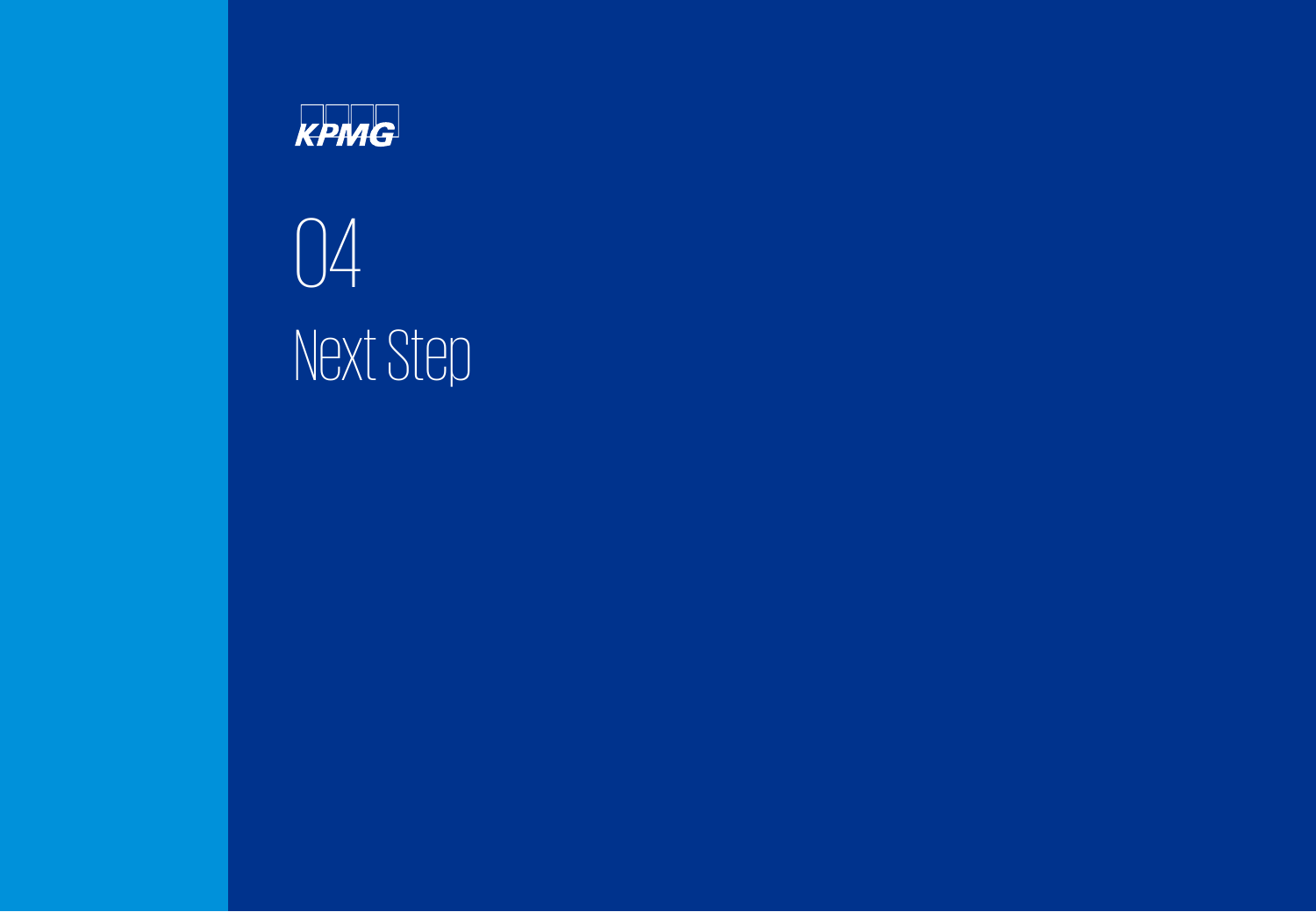### Integrated Reporting for Sustainable Corporate Value Creation

#### 4**. "Total optimization " and integrated**  Discussed by cross-functional approach, and reviewed business cycle and time horizon. • Considered from both of contribution for social issues and opportunity for increasing corporate value. (e.g. SDGs) • Integrated CSR to business process reconsiderations and strategy 3**. Top management Leadership** • Informed top managements' Commitment and purpose • Discussed and promoted by the board • As the management tool for CEO • Developed the long-term strategy (not midterm) based on materiality 2**. Reliability and Transparency** • Mentioned negative elements and included any matrixes in the top management' message • Included non-financial KPIs (e.g.SASB) • Evaluated by audiences and reasonable 3rd pty's comments. Assurance for integrated reports (future?) 1**. As a tool to promote insightful communications** • Considered investors' philosophy as a significant audience • Prepared by shared interests and common language (e.g. capital cost, shareholders return) Well-organized reporting structure and dev **Integrated thinking ↓ Integrated Reporting ↓ Integrated Reports**



© 2018 KPMG AZSA LLC, a limited liability audit corporation incorporated under the Japanese Certified Public Accountants Law and a member firm of the KPMG network of independent member firms 17 affiliated with KPMG International Cooperative ("KPMG International"), a Swiss entity. All rights reserved.